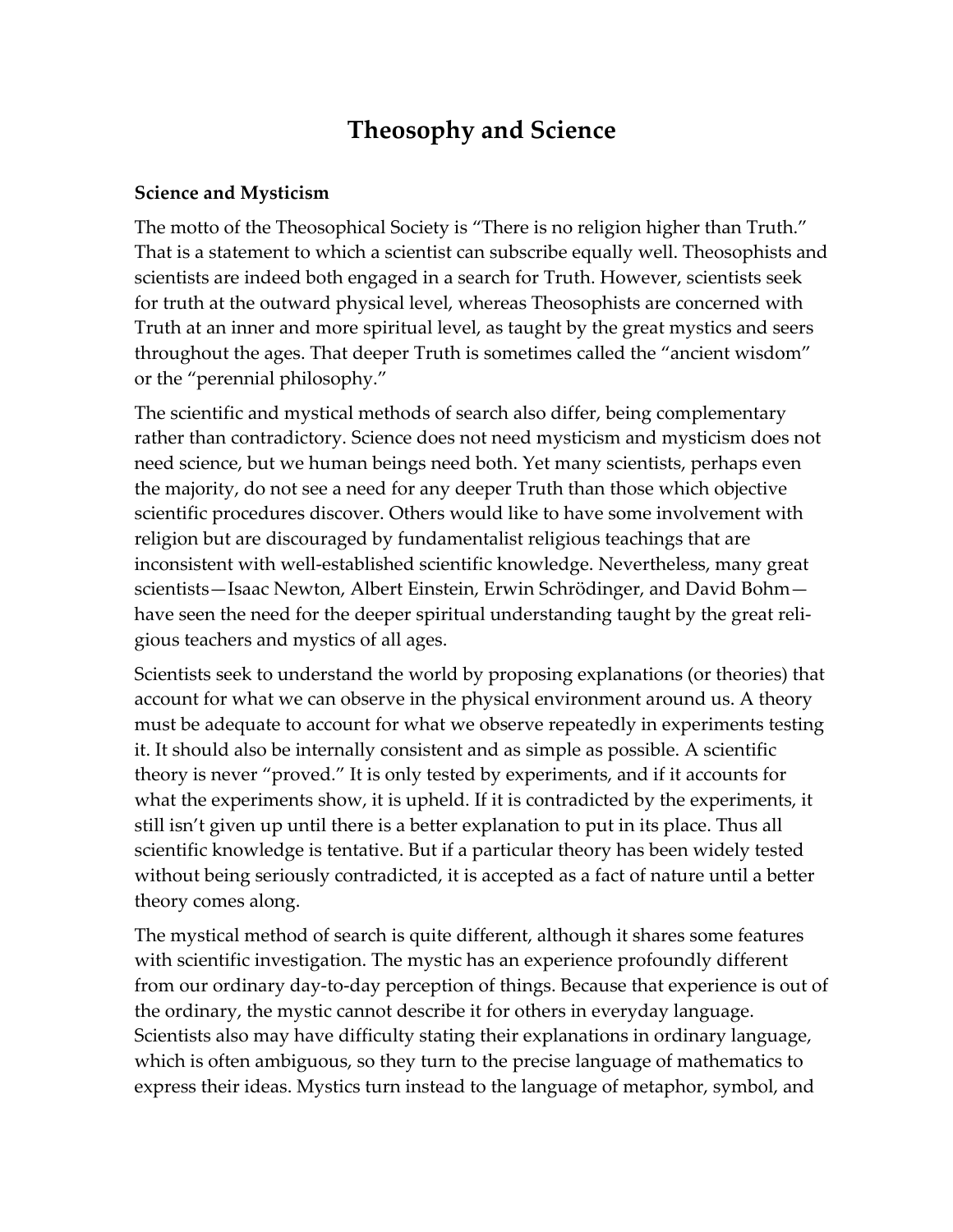allegory to express the Truth they have perceived.

Among the features shared by science and mysticism is that both experimental results and mystical experiences must not be unique, but available to everyone under the right conditions. Just as a good scientific theory has to be tested and confirmed by several scientists working independently, so a convincing mystical experience has to be shared by a number of mystics from different cultural traditions and expressed in symbolic language that points to the same underlying truth, although the type of poetic imagery used may differ. And like science, mysticism is progressive, being supplemented and revised by succeeding generations of investigators into the inner world of experience.

Science was extremely successful during the twentieth-century in explaining the physical world, in understanding the nature of the atom, and in exploring the universe at large. We have explored the planets of our solar system and disproved the older concept that at least some of those planets are sufficiently similar to Earth to support human life forms like our own. We now consider the possibility of finding intelligent life on planets around other distant stars. From not knowing of the existence of galaxies, we have progressed to discovering a vast evolving universe of galaxies like our own Milky Way, each with its billions of stars, evolving over billions of years, and even super clusters of galaxies.

On a micro scale, we have discovered DNA and developed the science of genetics far beyond what we could have dreamed a century ago. By 2003, the Human Genome Project, which involved the research of 28,000 scientists over thirteen years, had identified some 20,000 to 25,000 genes in the human genetic structure. By studying ancient rocks and the fossils embedded in them, geologists have built up a detailed picture of the evolution of our planet and indeed of life's presence on it.

Science is also having considerable success in discovering how the brain works but is nevertheless quite unable to explain the nature of consciousness. Scientists call that explanation "the hard problem." On the other hand, there is much valuable material on consciousness in the mystical tradition. Similarly, biologists are expert at studying living forms, but not at understanding the nature of life itself. Mysticism views the life ensouling forms as greater than the physical forms that express it.

Is there some deeper cause behind the laws that science discovers? For many scientists, that question is irrelevant, but for others it is important to probe such questions. Physicist Paul Davies, on pondering these questions, says that he can believe in a form of Deity that he describes as "an impersonal creative principle or ground of being." Mystics seek to experience that creative principle as both the ultimate cause and the purpose of existence.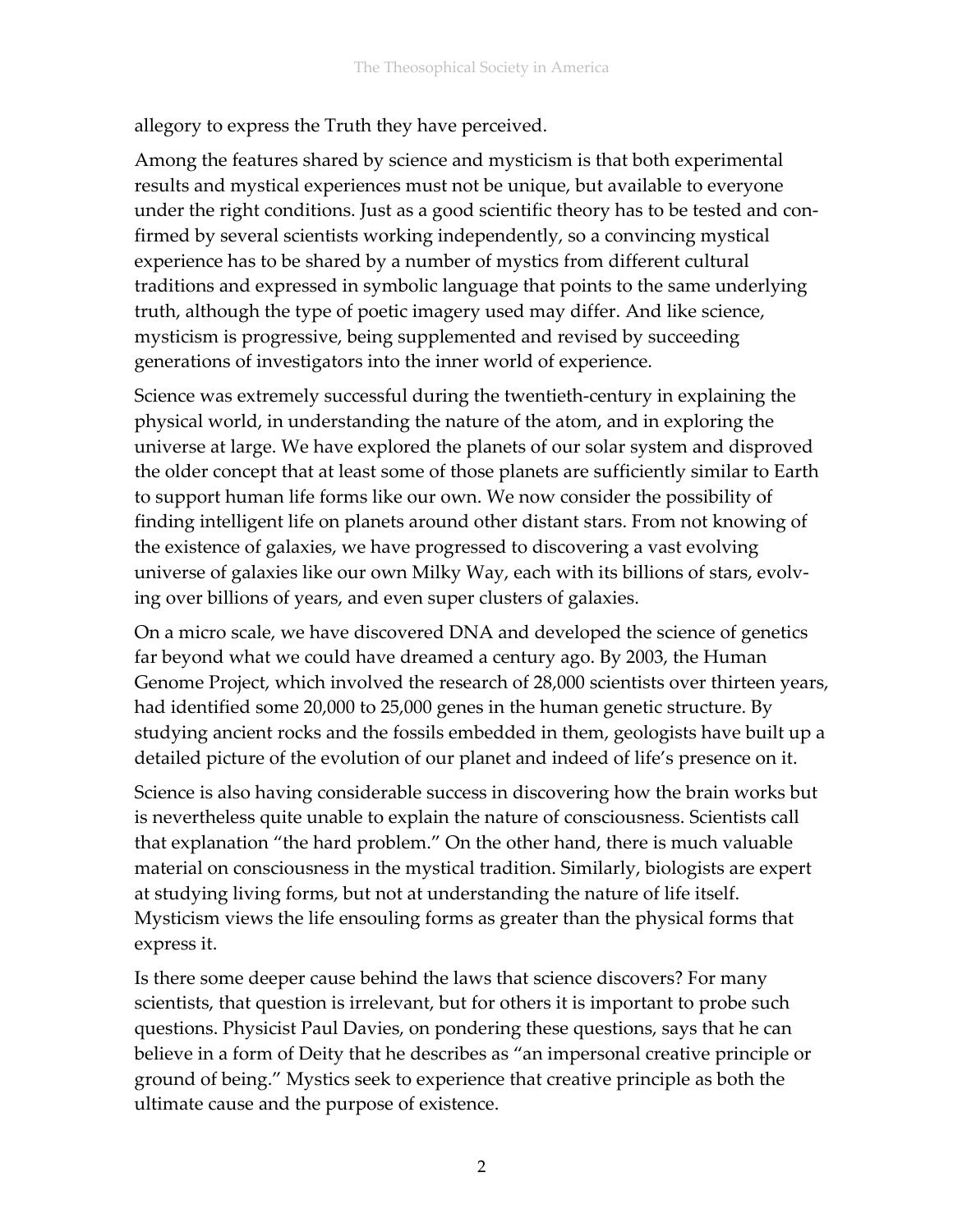## **Theosophy's Approach**

Where does Theosophy fit into the contrast between science and mysticism? The word *Theosophy* means "divine wisdom," and has been used since the ancient days of the Alexandrian Neoplatonists for a particular worldview. It was chosen by the founders of the Theosophical Society in 1875 as expressing the ideas they wished to promote, derived from the Ancient Wisdom tradition, passed on by sages throughout the ages. Helena Blavatsky, a principal co-founder of the Theosophical Society, entitled her magnum opus *The Secret Doctrine* to indicate it was a teaching not generally known, but she also gave it the subtitle *The Synthesis of Science, Religion, and Philosophy,* thus recognizing the importance of all three disciplines as contributions to a grand unified view of the cosmos.

In *The Secret Doctrine*, Blavatsky set forth three Fundamental Propositions. The first of these envisions "an Omnipresent, Eternal, Boundless and Immutable Principle— One Absolute Reality which antecedes all manifested, conditioned Being." This statement is a noble attempt to describe the indescribable: an unlimited impersonal Deity transcending but also immanent throughout the universe. This concept of Deity can appeal to a scientific mind that does not believe in a personal God but is dissatisfied with scientific materialism, which denies the existence of anything subtler than the dense matter that can be manipulated in scientific experiments.

Blavatsky's second Proposition affirms "the absolute universality of that law of periodicity . . . of ebb and flow which physical science has recorded in all departments of nature." She sees such periodicity exemplified in the alternation of "night and day, sleeping and waking, life and death." Another example is the weather, which appears chaotic but which scientists have found to be an extremely complex combination of cycles. Periodicity is the regular repetition of patterns, characterizing the orderliness of the universe. All science assumes that the universe is orderly, that is, predictable, as otherwise science would not be possible; and order is basically patterned repetition, of which cycles are a prime example.

The third Proposition affirms "the fundamental identity of all Souls with the Universal Oversoul." This is the basis of the Society's first Object, which speaks of the fundamental unity of all peoples through its concept of universal brotherhood. The essential genetic unity of all humanity is affirmed by the biological sciences, and the identity of all souls with a universal oversoul, although it goes beyond orthodox science, echoes the subtle interconnectedness of everything in the universe proposed by the quantum physicist David Bohm, who derived the idea from his theoretical studies in quantum mechanics. Thus we can contemplate the essential unity, not only of all human beings, but of all life and indeed of the Earth itself, as in the Gaia concept of our planet as a single living being, and even beyond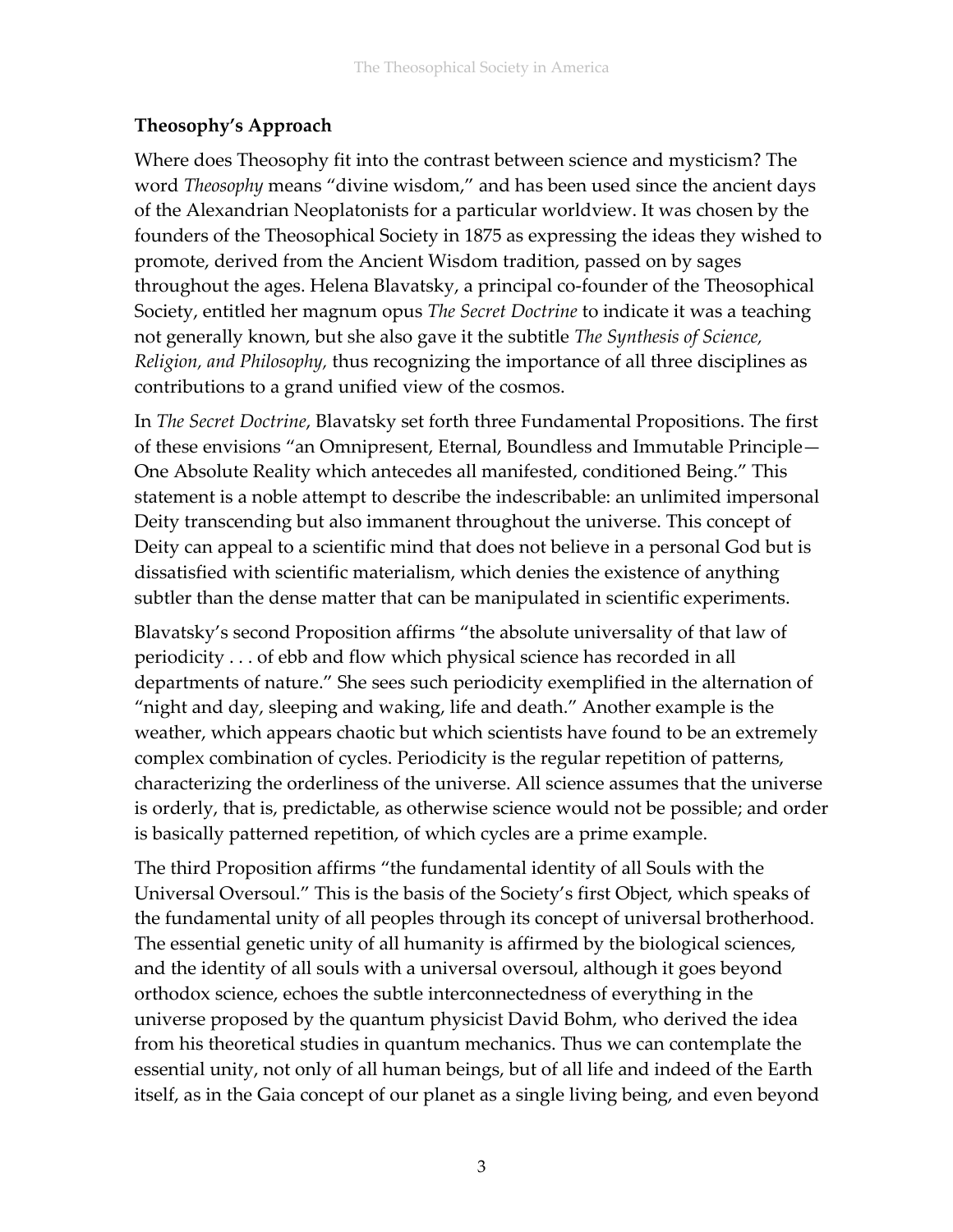that, the unity of the whole vast universe.

The third Proposition also speaks of a continuous process of change undergone by each soul, an evolution of spirit and intelligence, as well as of form, throughout the ages. Each soul is altered by its evolutionary experiences in the direction of greater Self-awareness. This concept is not amenable to scientific experimental verification as it involves the purpose of existence, and speculations on intent or purpose fall outside the domain of science. Nevertheless, the third Proposition is consistent with established scientific explanations of causes and laws.

The Theosophical Society promotes freedom of thought and encourages its members to use their own judgment and discrimination on all matters—whether scientific, philosophical, or religious. Many scientists have found inspiration and insight in Theosophical ideas, and members of the Society have always included scientists, some quite prominent in their fields. Since the Society's founding in 1875, many Theosophists have expressed their views about scientific matters. Some of those views have stood the test of time and even proved to be prescient of current scientific knowledge. Other views uncorroborated by subsequent discoveries have been superseded by present-day knowledge.

Prominent Theosophists, from H. P. Blavatsky onwards, notably Annie Besant, have stressed the need for continuing research, while keeping alive the ideals of the Fundamental Propositions, which are the axiomatic foundation of a Theosophical view of the world. Facts about the world around us and the world within ourselves must be discovered by appropriate methods of search and constantly reformulated in understandable ways. Thus Theosophists and scientists alike share the motto "There is no religion higher than Truth."

## **For Further Information**

*Ancient Wisdom—Modern Insight,* Shirley Nicholson. Wheaton, IL: Theosophical Publishing House (TPH).

*Intelligence Came First,* E. Lester Smith. Wheaton, IL: TPH.

*Interrelations Between Planetary and Human Evolution* (DVD)*,* Victor Gostin. Wheaton, IL: TPH.

- *The Mind of God: Scientific Basis of a Rational World,* Paul Davies. New York: Simon and Schuster.
- *Modern Science and the Ancient Wisdom* (3-part audio CD)*,* Ravi Ravindra and Renee Weber. Wheaton, IL: TPH.

*The New Science of Life* (3-part audio CD)*,* Rupert Sheldrake. Wheaton, IL: TPH. *Science and the Sacred,* Ravi Ravindra. Wheaton, IL: TPH.

*Science and Occultism,* I. K. Taimni. Adyar, India: TPH.